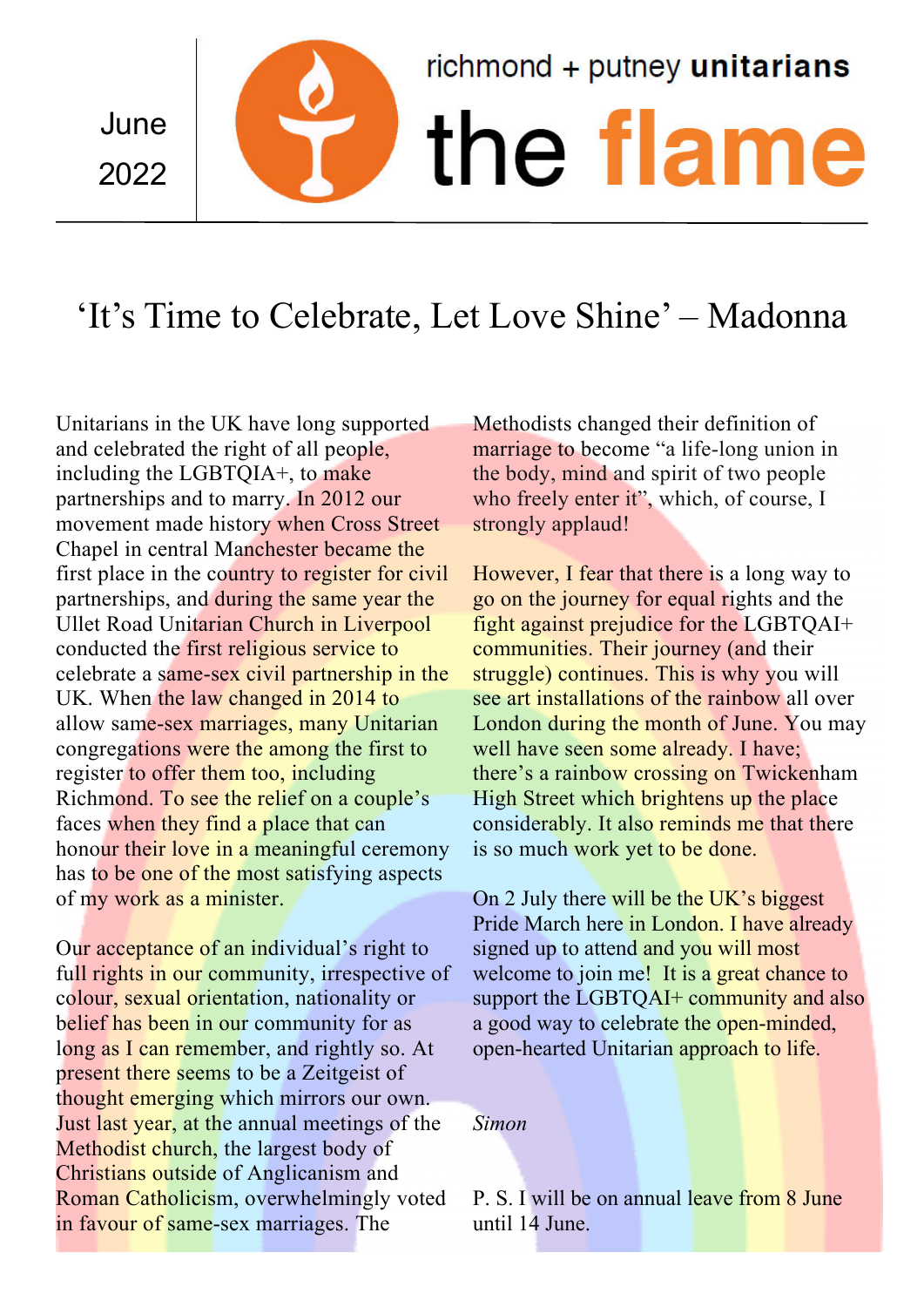# JUNE Services

*All services are by Rev. Simon Ramsay and will be both in church and on Zoom, unless otherwise stated. The Zoom login link is given below.*

# **Sunday Services at 11**–**12 a.m. URL for Zoom: https://zoom.us/j/101828528**

## **Sunday 5 June – Flower Ceremony**

On 4 June 1923, Norbert Capek, founder of the Unitarian Church in Czechoslovakia, introduced a special service to his community which he called a flower communion. It was intended to be a service that celebrated all kinds of different flowers and people; one that was inclusive to all. In this service, we will have a flower ceremony and learn more about the fascinating story behind it.

N.B. Straight after the service, at about 12, we hope to be having *two* special general meetings. The first one will be to explicitly to change our *existing* church rules to allow those online, as well as those physically present, to vote in meetings. This will require a quorum of ten people to pass. **Please come in person if your circumstances allow it!**

The second meeting will consider motions relating to our application to become a CIO.

## **Sunday 12 June – Being of Service**

This will be led by Leslie Schipa.

## **Sunday 19 June – Father's Day**

Father's Day is a relatively recent phenomenon in British society. It started to be celebrated shortly after the Second World War, and according to the historian Steve Roud, there was substantial opposition to it. What aspects of 'fatherhood' do you think it important to celebrate?

## **Sunday 26 June – Unitarian Pride**

In this service we will look at the journey that the Pride movement has made since the Stonewall riots in New York in 1969. As a community we can whole-heartedly agree with and work towards the vision expressed by Peter Tatchell when he said, 'We want to get to a situation where no one cares what sexuality you are; where we accept the person and their right to love whoever they wish – male, female, both or neither.'

Please feel good-heartedly encouraged to wear something in one colour of the rainbow (N.B. Richard Of York Gave Battle In Vain), and perhaps we will manage to make a rainbow all together – or, if your wardrobe allows it – fully rainbowy!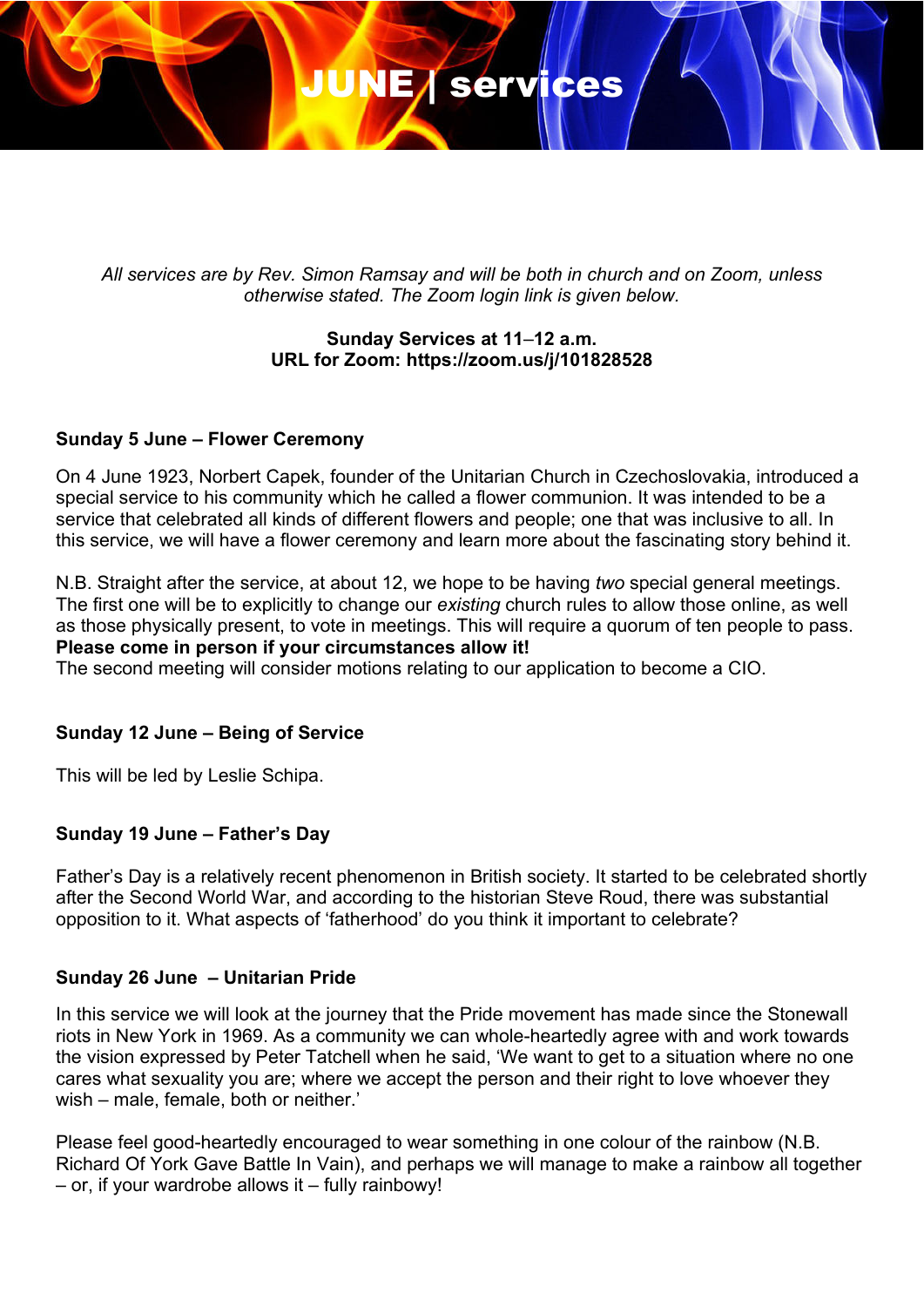# JUNE | what's happening

#### **Wednesday 1, 15, 22, 29** | 2–3 p.m. **Coffee with the minister**

Come along for a coffee and a natter at Tide Tables, the cafe just below Richmond Bridge. Please contact me first to let me know you are coming, especially if the weather is poor.

*Contact* : Rev. Simon Ramsay / minister@rpuc.org.uk

#### Wednesday 1, 15, 22, 29 | 6-7 p.m. **Meditation (Zoom only)**

There is no need to be a zen master for this practice and practical guidance will be given to help you improve your meditation practice.

*Contact* : Rev. Simon Ramsay / minister@rpuc.org.uk

URL for Zoom: https://zoom.us/j/205074902

# **Sunday 5** | 12 p.m.

# **Two Special General Meetings**

The first meeting requires 10 people physically present in church to pass a new rule allowing both those who are present or on Zoom to vote in meetings. This will take 5 minutes or less. The second meeting is to consider and vote on motions to support our application to become a Charitable Incorporated Organization (CIO). Please refer to the copy of the newly amended constitution which you were sent previously.

# **Sunday 5** | 2–3.30 p.m. **Reflective Journaling Group (Zoom only)**

We meet monthly on Zoom, usually the first Sunday of the month, with open minds and open heart for a time of shared reflection on our lives as they are unfolding.

If you are interested to know more please text or call Kitty Lloyd-Lawrence on 07976 615586.

#### **Tuesday 7 |** 5.30–7 p.m. **Management Committee meeting (Zoom only)**

As is our tradition, these meetings are open to all to attend, unless a sensitive agenda item is tabled. The meeting will be on Zoom - if you wish to attend, contact info@rpuc.org.uk for the login details.

*Contact* : David Watson / info@rpuc.org.uk

## **Tuesday 28 |** 6–7 p.m. **Evening chat with the minister (Zoom only)**

Many of you can't make it to Coffee with the Minister at Tide Tables on Wednesday. So this is another chance to have a chinwag and reconnect on Zoom.

*Contact* : Rev. Simon Ramsay / minister@rpuc.org.uk

URL for Zoom: https://us02web.zoom.us/81000731823

*For further information about any of these activities, please email* **info@rpuc.org.uk***.*

*See also our website at:* **www.rpuc.org.uk**